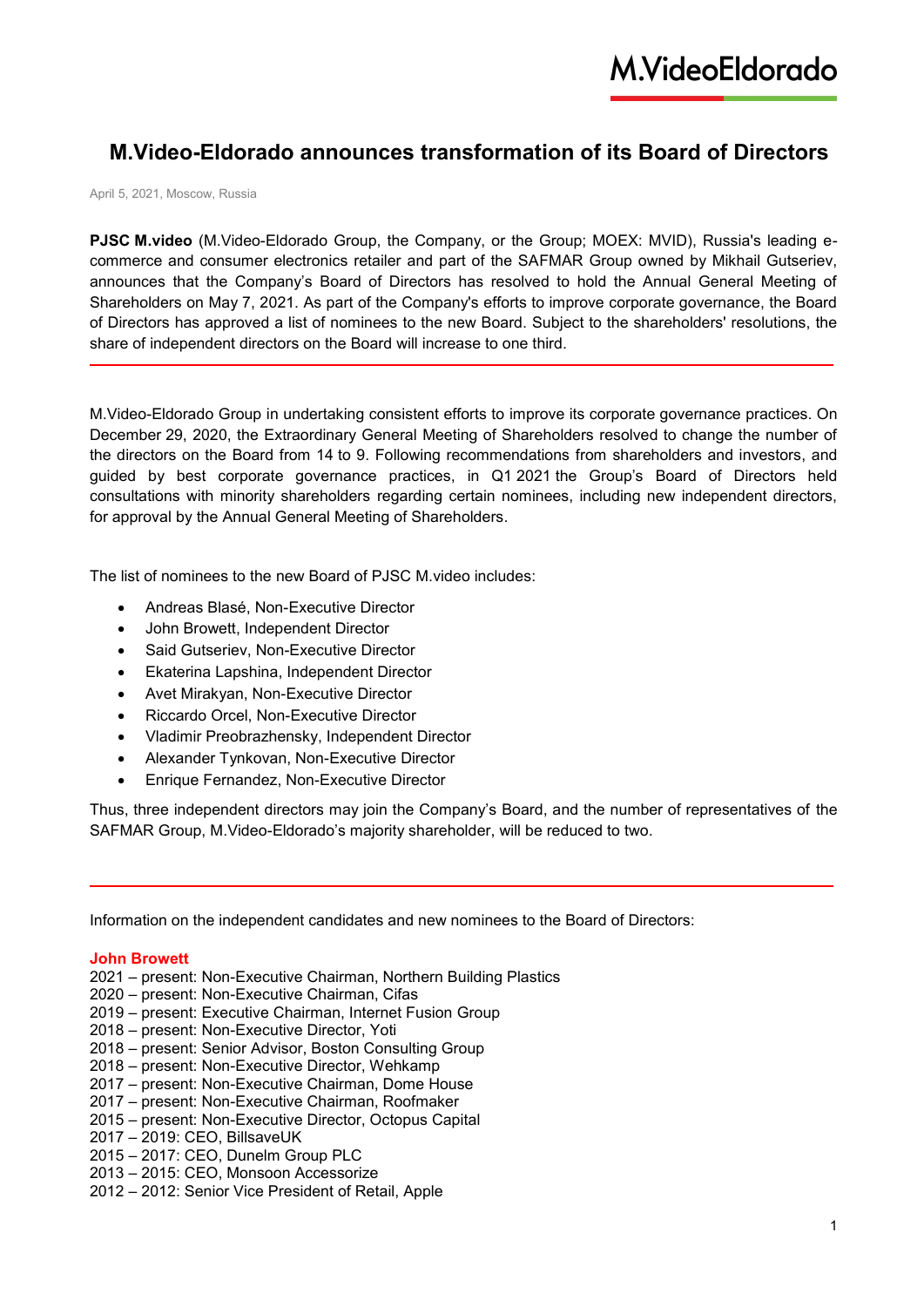### – 2012: CEO, Dixons Retail

### **Ekaterina Lapshina**

– present: Vice President, ER-Telecom Holding

- present: Member, Board of Directors, ER-Telecom Holding
- present: Member, Board of Directors, Stalmost
- present: Member, Board of Directors, Spetsdorproekt
- present: CEO, Ogodzha LLC
- present: Founder and CEO, ERA Holding
- present: CEO, ERA LLC
- present: CEO, ERA-Dobycha LLC
- present: CEO, ERA-Transportnye Resheniya LLC
- present: CEO, Amur-Logistika LLC

– present: Member, Board of Directors, RT-Razvitie Biznesa LLC

– 2019: Member, Board of Directors, Epokha Digital

– 2018: CEO, Marsfield Capital; Chairman of the Boards of Directors of portfolio companies

– 2018: Director, YOTA

– 2017: Member of the Management Board, Gemcorp Capital, System Capital Management JSC

– 2015: Various positions at Marsfield Capital and portfolio companies, including Member of the Supervisory Board of Ukrtelecom; Chair of the Management Board's Strategy Committee, Member of the Management Board of VegaTelecom

– 2010: Head of the Investment Department and Junior Partner, Adela Holding Limited

### **Vladimir Preobrazhensky**,

– present: Independent Director, Board of Directors, BI Group

- present: Independent Director, Board of Directors, PJSC M.Video
- present: Visiting Professor, New Economic School
- 2020: Member, Board of Directors, MULTiKUBIK LLC
- 2020: Independent Director, Board of Directors, Volga-Dnepr Logistics B.V.
- 2020: Chairman, Board of Directors, MULTiKUBIK LLC
- 2020: Member, Board of Directors, Volga-Dnepr Moscow LLC
- 2014: Research Director, Moscow School of Management SKOLKOVO

# **Riccardo Orcel**

- present: Vice Chairman, VTB Capital
- 2021: Member, Executive Committee, VTB Capital
- 2021: Managing Director, Head of Global Banking, VTB Capital
- 2018: Non-Executive Director, EN+

### **– 2021: VTB Bank**

– 2021: Senior Vice President, Head of International Client Coverage

– 2021: Senior Vice President, Head of VTB International: VTB India, VTB Shanghai, VRB of Vietnam, VTB Serbia and VTB Angola

– 2017: Member, Board of Directors, VTB Europe

- 2014: Senior Vice President, Head of Russia and CIS Client Coverage Department
- 2012: Deputy Chairman, Board of Directors, VTB Bank

# **– 2011: Merrill Lynch and Bank of America Merrill Lynch (London, New York)**

 – 2011: Managing Director, Member of the EMEA Executive Committee and Head of Central and Eastern Europe, Middle East and Africa Corporate and Investment Banking coordinating offices in Poland, Dubai, South Africa and Moscow

– 2011: Managing Director, Member of the Executive Committee of Merrill Lynch Russia and Head of Russia Corporate and Investment Banking

 – 2009: Managing Director, Head of Financial Institutions for Central and Eastern Europe, Middle East and Africa

# **– 2005: ABN Amro**

Managing Director, Head of the Bank Coverage Group for Europe

### **– 2002: Polaris Partners (London)**